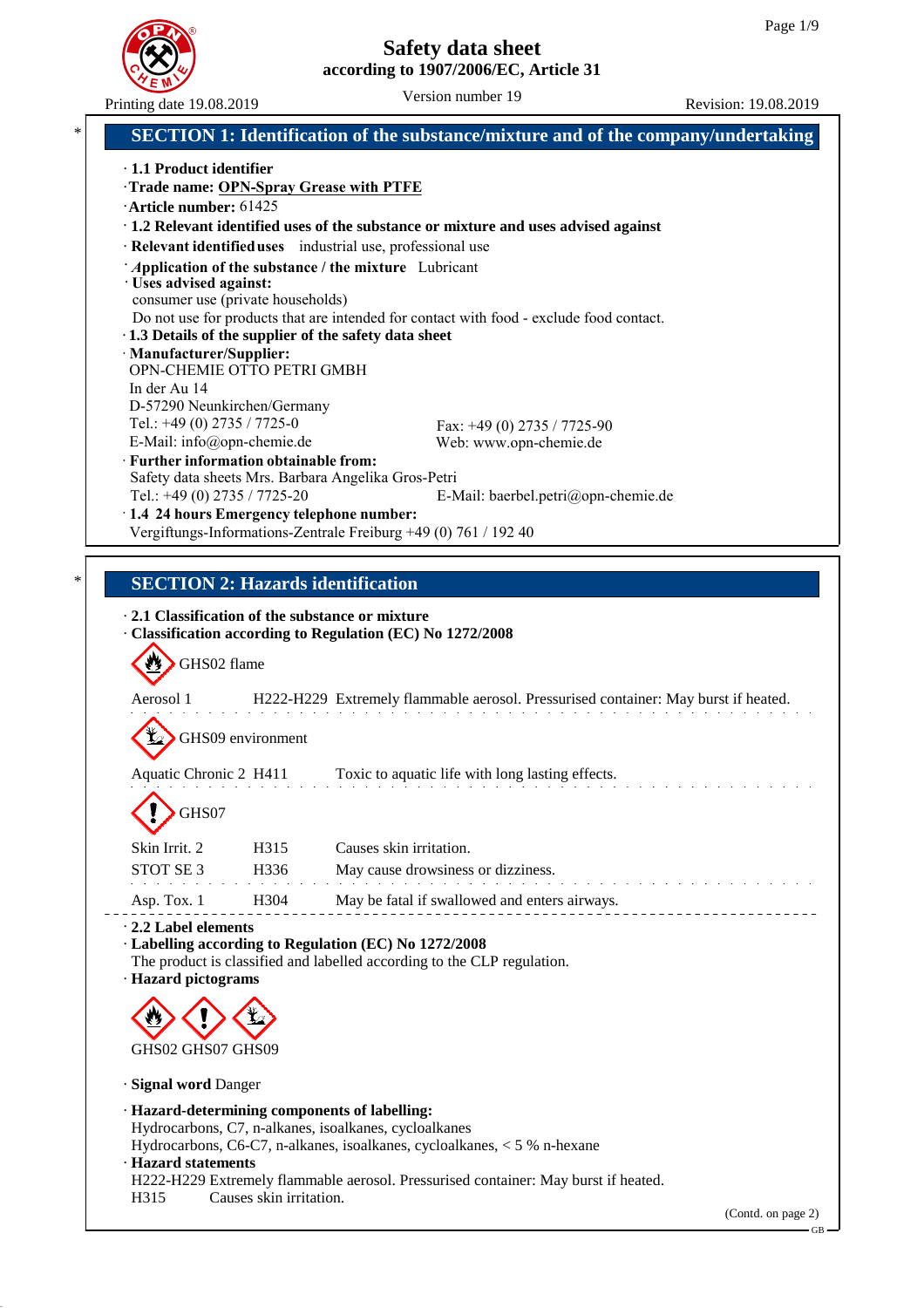Printing date 19.08.2019 Version number 19 Revision: 19.08.2019

## **Trade name: OPN-Spray Grease with PTFE**

|                               |                                                                                                | (Contd. of page 1) |
|-------------------------------|------------------------------------------------------------------------------------------------|--------------------|
| H336                          | May cause drowsiness or dizziness.                                                             |                    |
| H411                          | Toxic to aquatic life with long lasting effects.                                               |                    |
|                               | · Precautionary statements                                                                     |                    |
| P <sub>101</sub>              | If medical advice is needed, have product container or label at hand.                          |                    |
| P <sub>102</sub>              | Keep out of reach of children.                                                                 |                    |
| P <sub>2</sub> 10             | Keep away from heat, hot surfaces, sparks, open flames and other ignition sources. No smoking. |                    |
| P <sub>211</sub>              | Do not spray on an open flame or other ignition source.                                        |                    |
| P <sub>251</sub>              | Do not pierce or burn, even after use.                                                         |                    |
| P <sub>260</sub>              | Do not breathe vapours/spray.                                                                  |                    |
| P <sub>271</sub>              | Use only outdoors or in a well-ventilated area.                                                |                    |
| P273                          | Avoid release to the environment.                                                              |                    |
| P <sub>280</sub>              | Wear protective gloves/protective clothing/eye protection/face protection.                     |                    |
| P312                          | Call a POISON CENTER/doctor if you feel unwell.                                                |                    |
|                               | P410+P412 Protect from sunlight. Do not expose to temperatures exceeding 50 $^{\circ}$ C.      |                    |
| P <sub>501</sub>              | Dispose of contents/container to hazardous or special waste collection point.                  |                    |
|                               | · Additional information:                                                                      |                    |
|                               | Buildup of explosive mixtures possible without sufficient ventilation.                         |                    |
| . 2.3 Other hazards           |                                                                                                |                    |
|                               | · Results of PBT and vPvB assessment                                                           |                    |
| · <b>PBT:</b> Not applicable. |                                                                                                |                    |
| · vPvB: Not applicable.       |                                                                                                |                    |
|                               |                                                                                                |                    |
|                               |                                                                                                |                    |
|                               | <b>SECTION 3: Composition/information on ingredients</b>                                       |                    |

#### · **3.2 Mixtures**

· **Description:** Mixture of substances listed below with nonhazardous additions.

| · Dangerous components:        |                                                                                                                                                                                   |             |
|--------------------------------|-----------------------------------------------------------------------------------------------------------------------------------------------------------------------------------|-------------|
| EC number: 927-510-4           | Hydrocarbons, C7, n-alkanes, isoalkanes, cycloalkanes                                                                                                                             | $20 - 25%$  |
|                                | Reg.nr.: 01-2119475515-33-xxxx <b>&amp;</b> Flam. Liq. 2, H225; <b>&amp;</b> Asp. Tox. 1, H304; <b>&amp;</b> Aquatic<br>Chronic 2, H411; (1) Skin Irrit. 2, H315; STOT SE 3, H336 |             |
| EC number: 921-024-6           | Hydrocarbons, $C6-C7$ , n-alkanes, isoalkanes, cycloalkanes, $< 5$                                                                                                                | $20 - 25\%$ |
| Reg.nr.: 01-2119475514-35-xxxx | $\frac{1}{6}$ n-hexane                                                                                                                                                            |             |
|                                | $\circledast$ Flam. Liq. 2, H225; $\circledast$ Asp. Tox. 1, H304; $\circledast$ Aquatic<br>Chronic 2, H411; $\Diamond$ Skin Irrit. 2, H315; STOT SE 3, H336                      |             |
| CAS: 75-28-5                   | isobutane                                                                                                                                                                         | $10 - 20%$  |
| EINECS: 200-857-2              | $\diamond$ Flam. Gas 1, H220; Press. Gas (Comp.), H280                                                                                                                            |             |
| Reg.nr.: 01-2119485395-27-xxxx |                                                                                                                                                                                   |             |
| CAS: 74-98-6                   | propane                                                                                                                                                                           | $5 - 10\%$  |
| EINECS: 200-827-9              | Flam. Gas 1, H220; Press. Gas (Comp.), H280                                                                                                                                       |             |
| Reg.nr.: 01-2119486944-21-xxxx |                                                                                                                                                                                   |             |
| CAS: 106-97-8                  | butane                                                                                                                                                                            | $1 - 2.5\%$ |
| EINECS: 203-448-7              | Flam. Gas 1, H220; Press. Gas (Comp.), H280                                                                                                                                       |             |
| Reg.nr.: 01-2119474691-32-xxxx |                                                                                                                                                                                   |             |
|                                | Additional information: For the wording of the listed hazard phrases refer to section 16.                                                                                         |             |

## **SECTION 4: First aid measures**

#### · **4.1 Description of first aid measures**

#### · **After inhalation:**

Supply fresh air; consult doctor in case of complaints. Take affected persons into fresh air and keep quiet.

#### · **After skin contact:**

Immediately wash with water and soap and rinse thoroughly. Immediately remove any clothing soiled by the product.

(Contd. on page 3)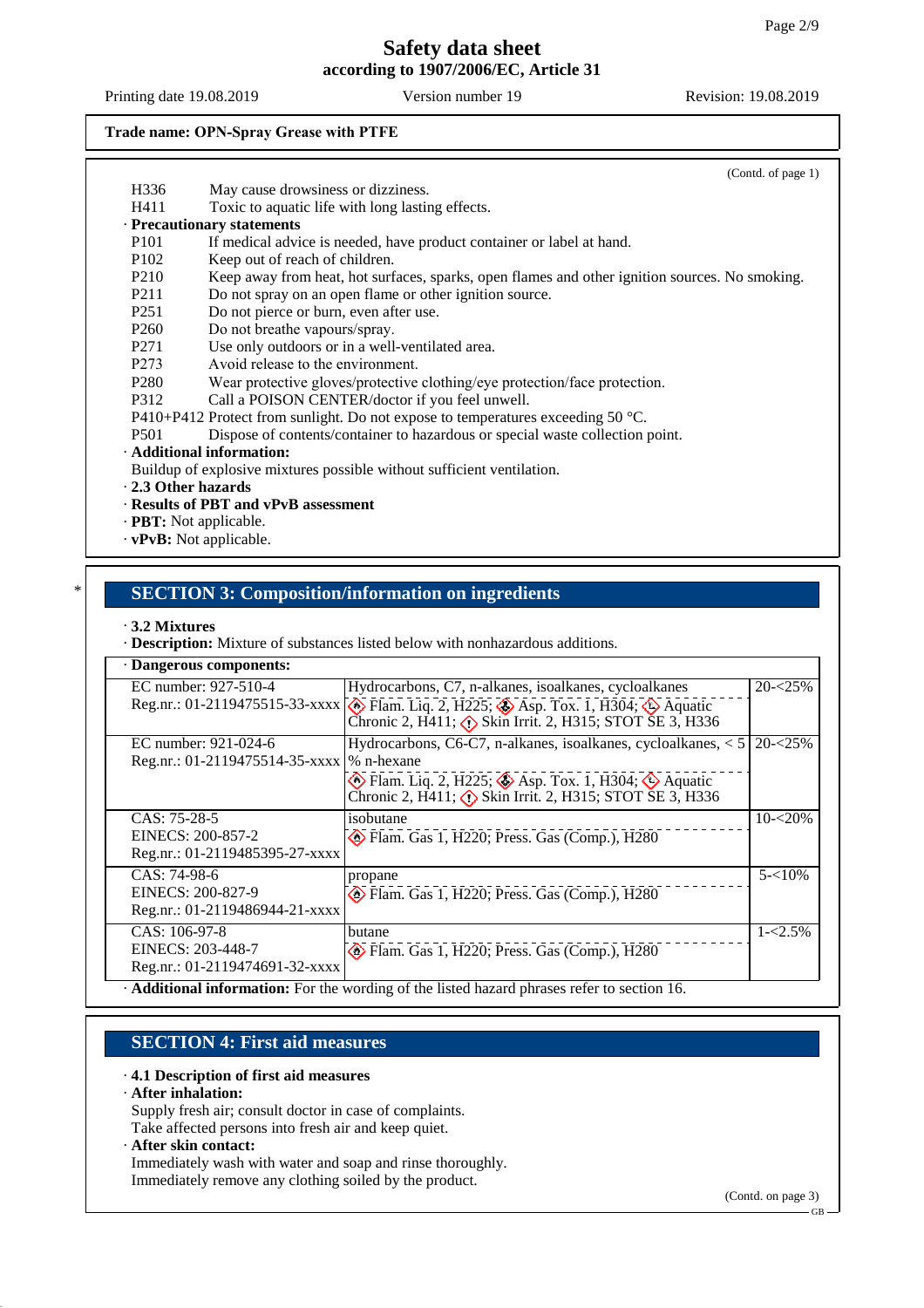(Contd. of page 2)

#### **Trade name: OPN-Spray Grease with PTFE**

#### · **After eye contact:**

- Rinse opened eye for several minutes under running water. If symptoms persist, consult a doctor.
- · **After swallowing:** Do not induce vomiting; call for medical help immediately.
- · **4.2 Most important symptoms and effects, both acute and delayed**
- Breathing difficulty
- Headache Dizziness
- Dizziness
- Coughing
- Nausea
- · **4.3 Indication of any immediate medical attention and special treatment needed** If swallowed or in case of vomiting, danger of entering the lungs.

Later observation for pneumonia and pulmonary oedema.

## **SECTION 5: Firefighting measures**

- · **5.1 Extinguishing media**
- · **Suitable extinguishing agents:**
- Fire-extinguishing powder
- Carbon dioxide
- Use fire extinguishing methods suitable to surrounding conditions.
- Foam
- · **5.2 Special hazards arising from the substance or mixture**

Can form explosive gas-air mixtures.

- Formation of toxic gases is possible during heating or in case of fire.
- · **5.3 Advice for firefighters**
- · **Protective equipment:** Wear self-contained respiratory protective device.
- · **Additional information**
- Cool endangered receptacles with water spray.

Dispose of fire debris and contaminated fire fighting water in accordance with official regulations.

## **SECTION 6: Accidental release measures**

- · **6.1 Personal precautions, protective equipment and emergency procedures**
- Wear protective equipment. Keep unprotected persons away. Ensure adequate ventilation
- Keep away from ignition sources.
- · **6.2 Environmental precautions:**
- Do not allow product to reach sewage system or any water course.
- Inform respective authorities in case of seepage into water course or sewage system.
- Do not allow to enter sewers/ surface or ground water.
- · **6.3 Methods and material for containment and cleaning up:**
- Absorb with liquid-binding material (sand, diatomite, acid binders, universal binders, sawdust). Dispose contaminated material as waste according to item 13.
- Ensure adequate ventilation.
- · **6.4 Reference to other sections**
- See Section 7 for information on safe handling.
- See Section 8 for information on personal protection equipment.
- See Section 13 for disposal information.

# **SECTION 7: Handling and storage**

## · **7.1 Precautions for safe handling**

Ensure good ventilation/exhaustion at the workplace. Avoid contact with skin and eyes.

(Contd. on page 4)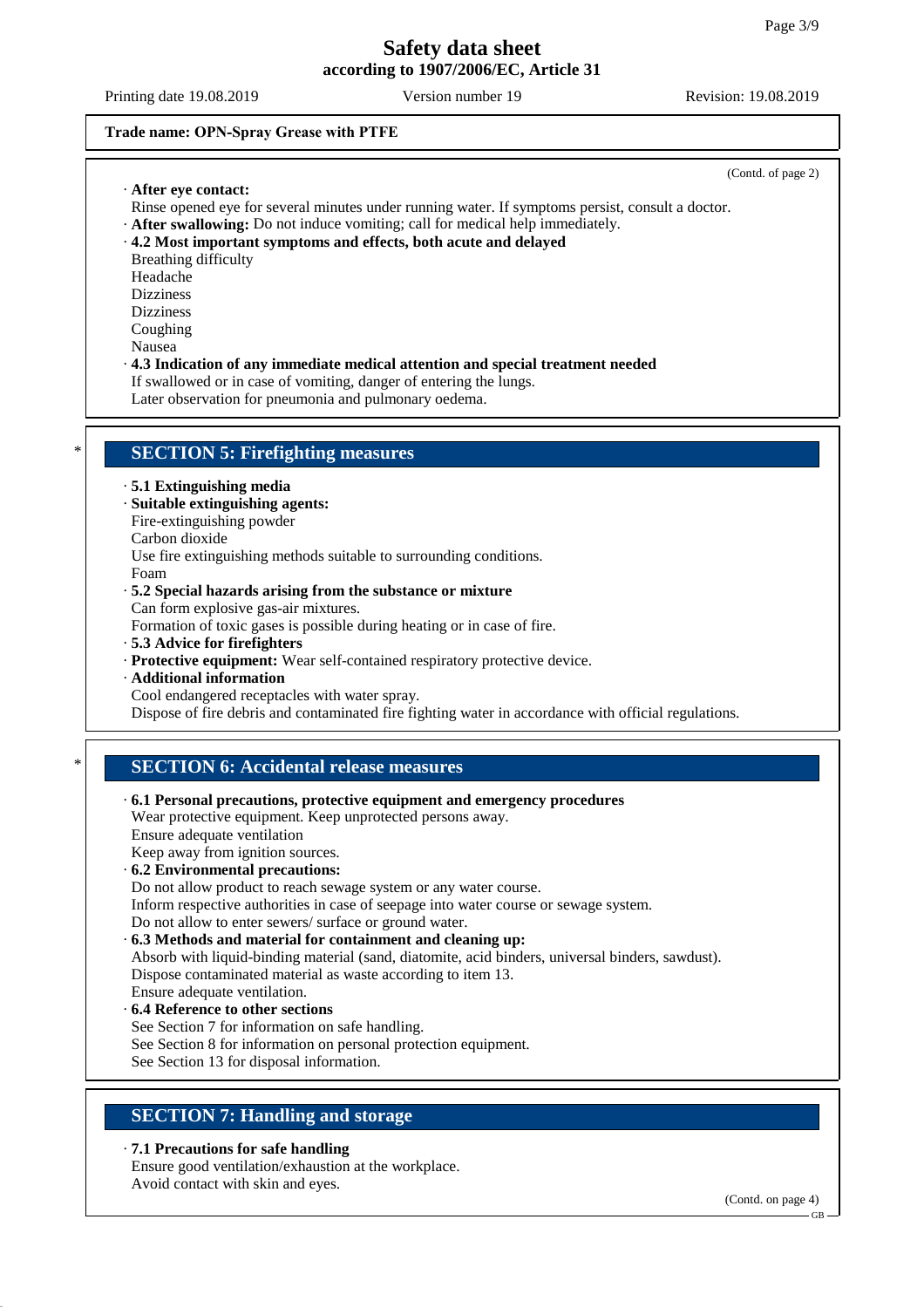(Contd. of page 3)

## **Trade name: OPN-Spray Grease with PTFE**

· **Information about fire - and explosion protection:**

## Keep ignition sources away - Do not smoke. Pressurised container: protect from sunlight and do not expose to temperatures exceeding 50°C, i.e. electric lights. Do not pierce or burn, even after use. · **7.2 Conditions for safe storage, including any incompatibilities** · **Storage:** · **Requirements to be met by storerooms and receptacles:** Observe official regulations on storing packagings with pressurised containers. · **Information about storage in one common storage facility:** Not required. · **Further information about storage conditions:** Protect from heat and direct sunlight. · **7.3 Specific end use(s)** No further relevant information available. \* **SECTION 8: Exposure controls/personal protection** · **Additional information about design of technical facilities:** No further data; see item 7. · **Ingredients with limit values that require monitoring at the workplace: CAS: 106-97-8 butane** WEL Short-term value: 1810 mg/m<sup>3</sup>, 750 ppm Long-term value:  $1450$  mg/m<sup>3</sup>,  $600$  ppm Carc (if more than 0.1% of buta-1.3-diene) · **Additional information:** The lists valid during the making were used as basis. · **8.2 Exposure controls** · **Personal protective equipment:** · **General protective and hygienic measures:** Keep away from foodstuffs, beverages and feed. Immediately remove all soiled and contaminated clothing Wash hands before breaks and at the end of work. Avoid contact with the eyes and skin. · **Respiratory protection:** In case of brief exposure or low pollution use respiratory filter device. In case of intensive or longer exposure use self-contained respiratory protective device. Not necessary if room is well-ventilated. · **Recommended filter device for short term use:** Filter AX · **Protection of hands:** Protective gloves The glove material has to be impermeable and resistant to the product/ the substance/ the preparation. · **Material of gloves** Nitrile rubber, NBR Recommended thickness of the material: ≥ 0.45 mm · **Penetration time of glove material** ≥240 min The exact break trough time has to be found out by the manufacturer of the protective gloves and has to be observed. · **Eye protection:** Not required.

· **Body protection:** Protective work clothing

(Contd. on page 5)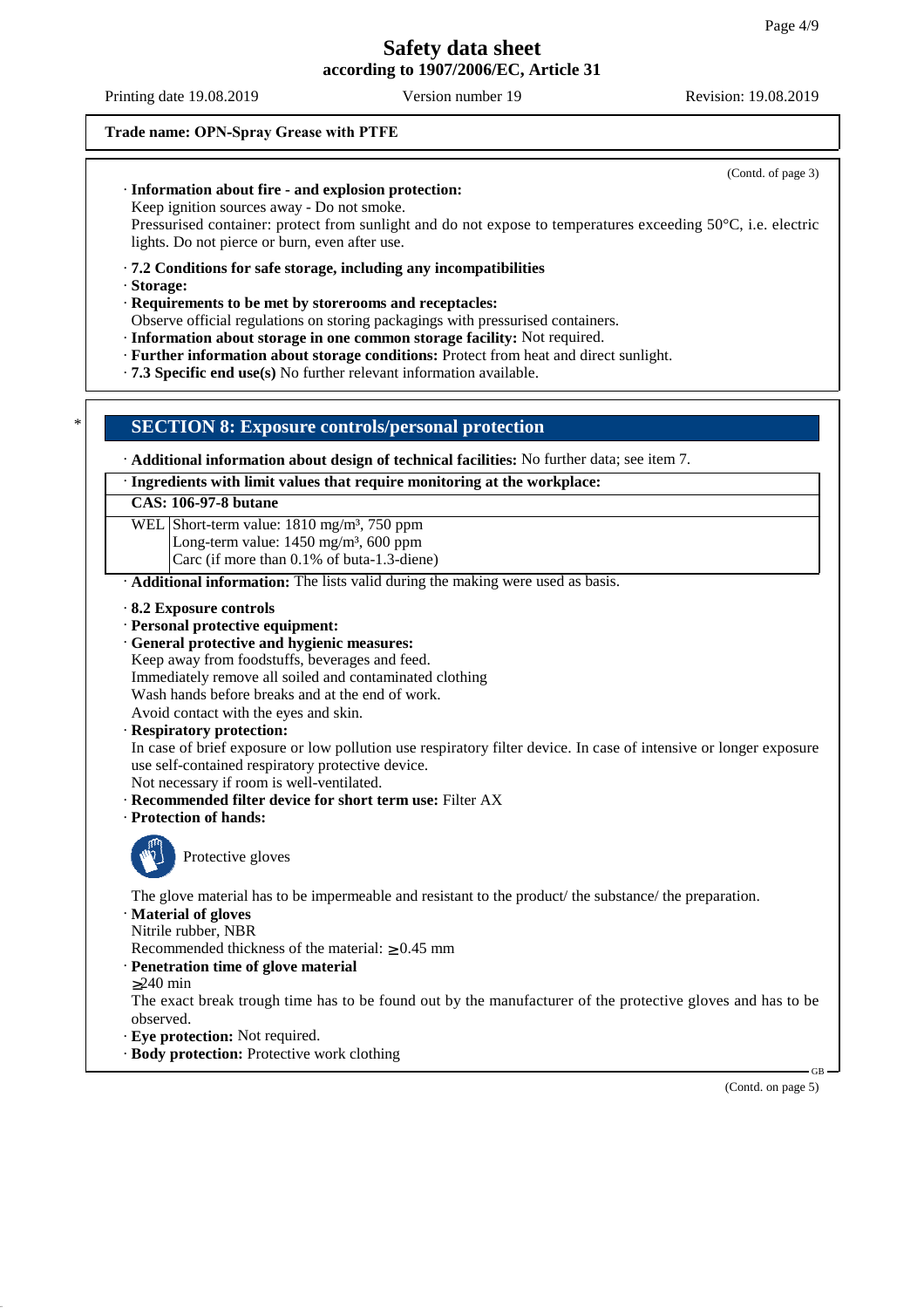**Trade name: OPN-Spray Grease with PTFE**

(Contd. of page 4)

| .9.1 Information on basic physical and chemical properties |                                            |  |
|------------------------------------------------------------|--------------------------------------------|--|
| <b>General Information</b>                                 |                                            |  |
| · Appearance:                                              |                                            |  |
| Form:                                                      | Aerosol                                    |  |
| Colour:                                                    | Whitish                                    |  |
| · Odour:                                                   | Petrol-like                                |  |
| · Odour threshold:                                         | Not determined.                            |  |
| $\cdot$ pH-value:                                          | Not determined.                            |  |
| · Change in condition                                      |                                            |  |
| Melting point/freezing point:                              | Undetermined.                              |  |
| Initial boiling point and boiling range: $< 0$ °C          |                                            |  |
| · Flash point:                                             | Not applicable, as aerosol.                |  |
| · Flammability (solid, gas):                               | Not applicable.                            |  |
| · Ignition temperature:                                    | >200 $\degree$ C                           |  |
| · Decomposition temperature:                               | Not determined.                            |  |
| · Auto-ignition temperature:                               | Not determined.                            |  |
| · Explosive properties:                                    | Not determined.                            |  |
| · Explosion limits:                                        |                                            |  |
| Lower:                                                     | Not determined.                            |  |
| <b>Upper:</b>                                              | Not determined.                            |  |
| · Vapour pressure:                                         | Not determined.                            |  |
| · Density at 20 °C:                                        | $0.70071$ g/cm <sup>3</sup>                |  |
| · Relative density                                         | Not determined.                            |  |
| · Vapour density                                           | Not determined.                            |  |
| · Evaporation rate                                         | Not applicable.                            |  |
| · Solubility in / Miscibility with                         |                                            |  |
| water:                                                     | Not miscible or difficult to mix.          |  |
| · Partition coefficient: n-octanol/water:                  | Not determined.                            |  |
| · Viscosity:                                               |                                            |  |
| Dynamic:                                                   | Not determined.                            |  |
| Kinematic:                                                 | Not determined.                            |  |
| <b>Organic solvents:</b>                                   | 71.0 %                                     |  |
| VOC (EC)                                                   | 497.5 $g/l$                                |  |
| Solids content:                                            | $0.0\%$                                    |  |
| ⋅ 9.2 Other information                                    | No further relevant information available. |  |

# **SECTION 10: Stability and reactivity**

· **10.1 Reactivity** No further relevant information available.

· **10.2 Chemical stability**

· **Thermal decomposition / conditions to be avoided:** No decomposition if used according to specifications.

- · **10.3 Possibility of hazardous reactions** No dangerous reactions known.
- · **10.4 Conditions to avoid** No further relevant information available.
- · **10.5 Incompatible materials:** No further relevant information available.

(Contd. on page 6)

GB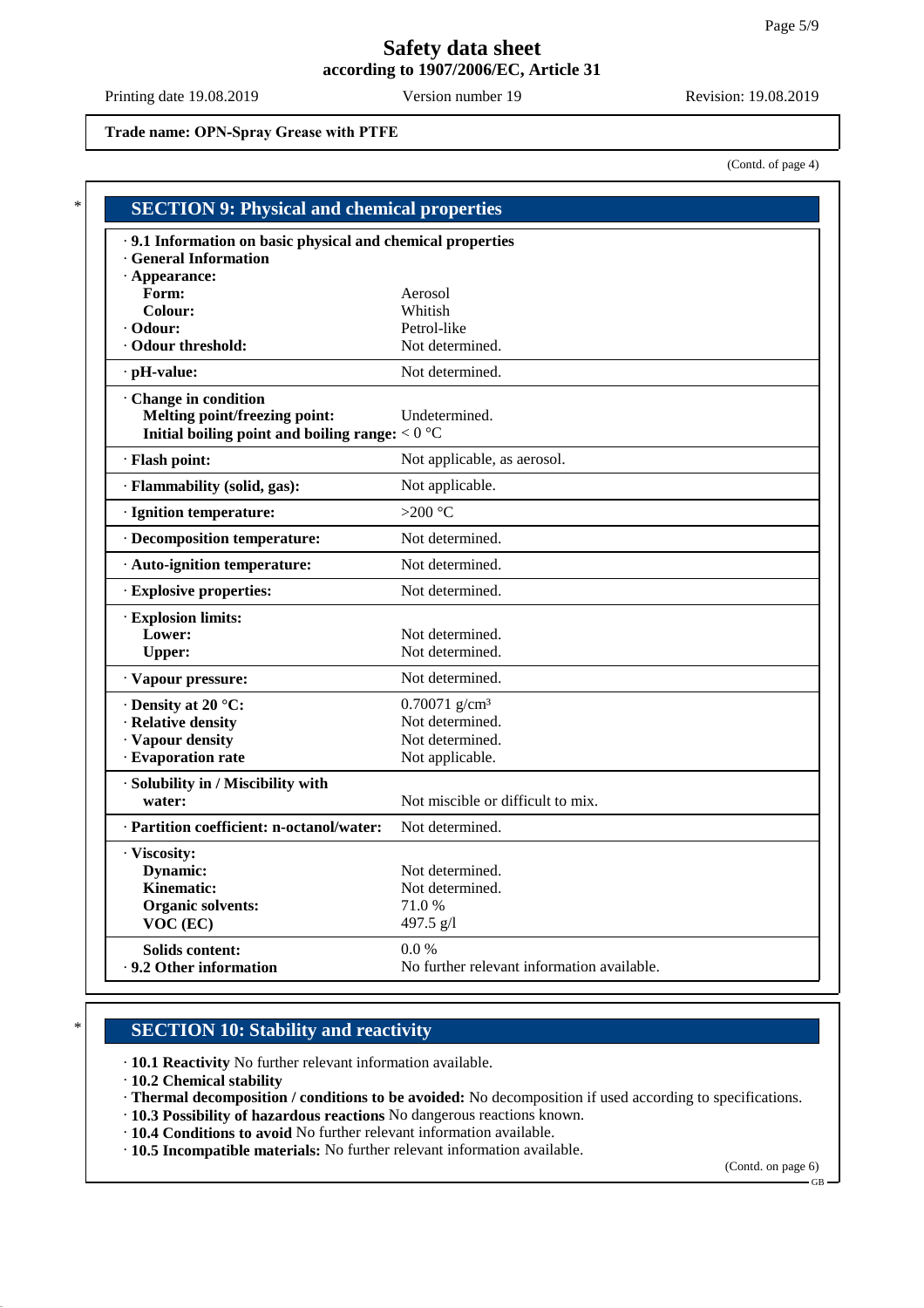Printing date 19.08.2019 Version number 19 Revision: 19.08.2019

(Contd. of page 5)

## **Trade name: OPN-Spray Grease with PTFE**

#### · **10.6 Hazardous decomposition products:** Aldehyde

### **SECTION 11: Toxicological information**

#### · **11.1 Information on toxicological effects**

· **Acute toxicity** Based on available data, the classification criteria are not met.

## · **LD/LC50 values relevant for classification:**

**Hydrocarbons, C7, n-alkanes, isoalkanes, cycloalkanes** Oral  $LD50$   $>>$ 5,840 mg/kg (rat)

|               | $\sqrt{2}$               |
|---------------|--------------------------|
| Dermal   LD50 | $\geq$ 2,920 mg/kg (rat) |

Inhalative  $|LC50/4 h| > 25.2$  mg/l (rat)

|  | Hydrocarbons, C6-C7, n-alkanes, isoalkanes, cycloalkanes, < 5 % n-hexane |
|--|--------------------------------------------------------------------------|
|  | $0.1$ II DE $0.1$ , E $0.00$ and $1.6$ (OECD D $20.14$ ), $1.401$        |

| Oral          | TLD50 | $\geq$ 5,000 mg/kg (rat) (OECD Prufrichtlinie 401) |
|---------------|-------|----------------------------------------------------|
| Dermal   LD50 |       | $ >2,000$ mg/kg (rat) (OECD Prüfrichtlinie 402)    |

Inhalative  $|LC50/4 h| > 20$  mg/l (rat) (OECD Prüfrichtlinie 403)

**CAS: 75-28-5 isobutane**

Inhalative  $|LC50/4 h|$  658 mg/l (rat)

## **CAS: 74-98-6 propane**

Inhalative  $|LC50/4 h| > 20$  mg/l (rat)

#### **CAS: 106-97-8 butane**

Inhalative  $LC50/4$  h 658 mg/l (rat)

#### · **Primary irritant effect:**

- · **Skin corrosion/irritation**
- Causes skin irritation.

· **Serious eye damage/irritation** Based on available data, the classification criteria are not met.

- · **Respiratory or skin sensitisation** Based on available data, the classification criteria are not met.
- · **CMR effects (carcinogenity, mutagenicity and toxicity for reproduction)**
- · **Germ cell mutagenicity** Based on available data, the classification criteria are not met.
- · **Carcinogenicity** Based on available data, the classification criteria are not met.
- · **Reproductive toxicity** Based on available data, the classification criteria are not met.
- · **STOT-single exposure**
- May cause drowsiness or dizziness.
- · **STOT-repeated exposure** Based on available data, the classification criteria are not met.
- · **Aspiration hazard**
- May be fatal if swallowed and enters airways.

## **SECTION 12: Ecological information**

#### · **12.1 Toxicity**

- · **Aquatic toxicity:** No further relevant information available.
- · **12.2 Persistence and degradability** No further relevant information available.
- · **12.3 Bioaccumulative potential** No further relevant information available.
- · **12.4 Mobility in soil** No further relevant information available.
- · **Ecotoxical effects:**
- · **Remark:** Toxic for fish
- · **Additional ecological information:**
- · **General notes:**

Water hazard class 2 (German Regulation) (Self-assessment): hazardous for water

Do not allow product to reach ground water, water course or sewage system.

Danger to drinking water if even small quantities leak into the ground.

- Also poisonous for fish and plankton in water bodies.
- Toxic for aquatic organisms

(Contd. on page 7)

GB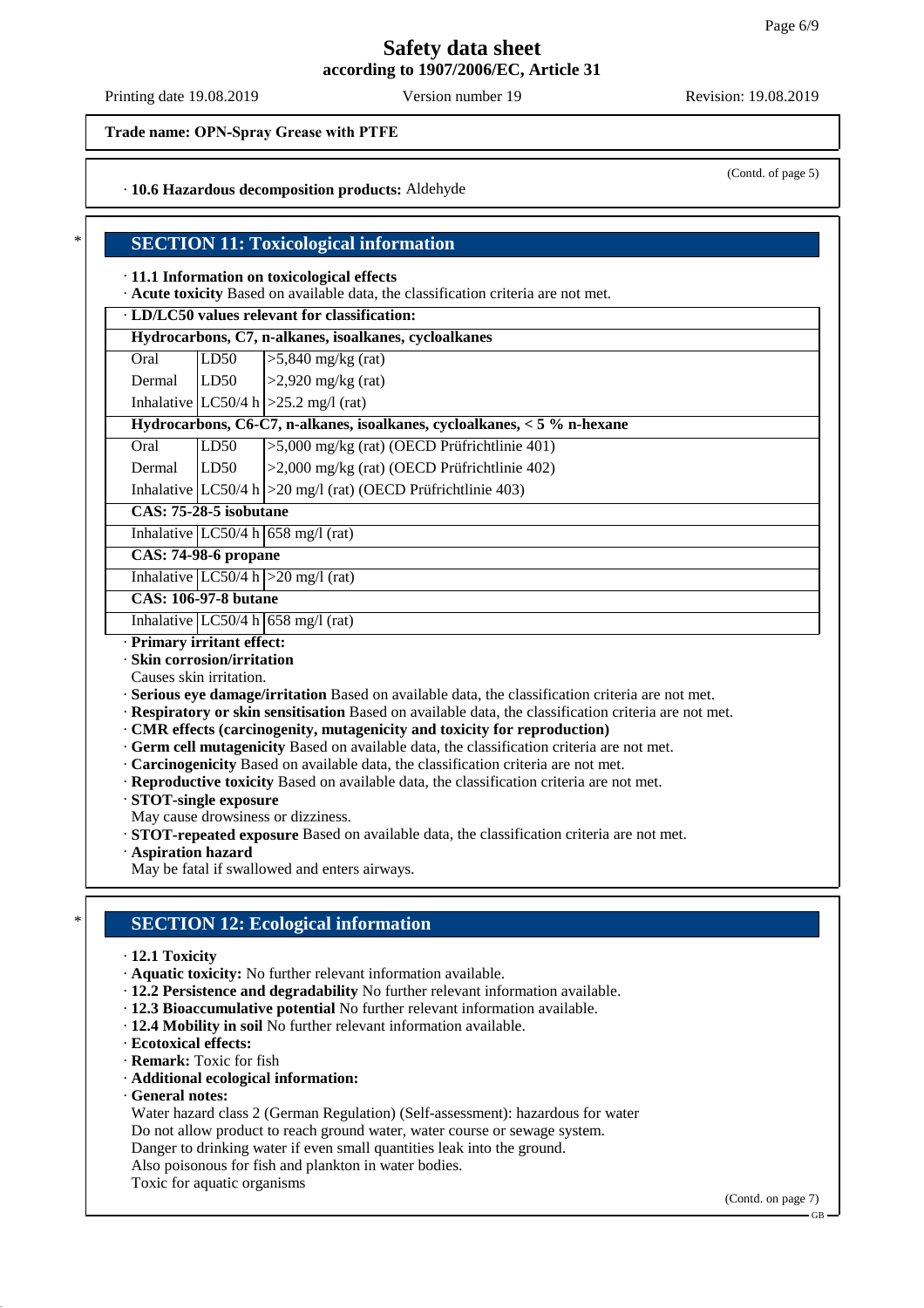Printing date 19.08.2019 Version number 19 Revision: 19.08.2019

(Contd. of page 6)

**Trade name: OPN-Spray Grease with PTFE**

· **12.5 Results of PBT and vPvB assessment**

· **PBT:** Not applicable.

· **vPvB:** Not applicable.

· **12.6 Other adverse effects** No further relevant information available.

## **SECTION 13: Disposal considerations**

· **13.1 Waste treatment methods**

· **Recommendation**

Must not be disposed together with household garbage. Do not allow product to reach sewage system.

#### · **European waste catalogue**

16 05 04\* gases in pressure containers (including halons) containing hazardous substances

#### 15 01 04 metallic packaging

· **Uncleaned packaging:**

· **Recommendation:** Disposal must be made according to official regulations.

| $\cdot$ 14.1 UN-Number<br>· ADR/RID/ADN, IMDG, IATA   | <b>UN1950</b>                                        |
|-------------------------------------------------------|------------------------------------------------------|
| $\cdot$ 14.2 UN proper shipping name<br>· ADR/RID/ADN | UN1950 AEROSOLS, ENVIRONMENTALLY<br><b>HAZARDOUS</b> |
| $\cdot$ IMDG                                          | AEROSOLS, MARINE POLLUTANT                           |
| $\cdot$ IATA                                          | AEROSOLS, flammable                                  |
| $\cdot$ 14.3 Transport hazard class(es)               |                                                      |
| · ADR/RID/ADN                                         |                                                      |
|                                                       |                                                      |
| · Class                                               | 2 5F Gases.                                          |
| · Label                                               | 2.1                                                  |
| $\cdot$ IMDG                                          |                                                      |
|                                                       |                                                      |
| · Class                                               | 2.1                                                  |
| · Label                                               | 2.1                                                  |
| $\cdot$ IATA                                          |                                                      |
|                                                       |                                                      |
| · Class                                               | 2.1                                                  |
| · Label                                               | 2.1                                                  |
| · 14.4 Packing group                                  |                                                      |
| · ADR/RID/ADN, IMDG, IATA                             | Void                                                 |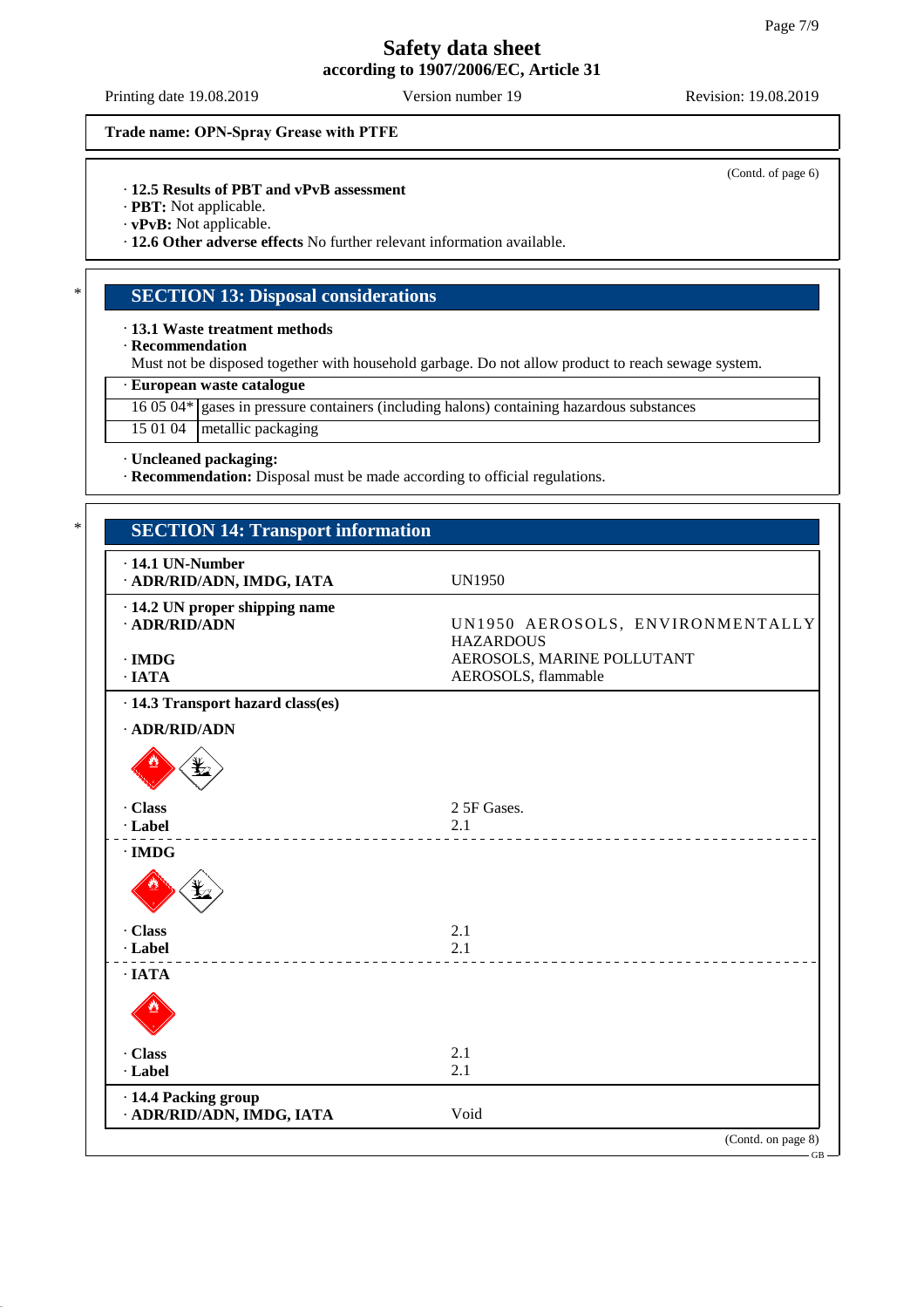**Trade name: OPN-Spray Grease with PTFE**

|                                                   | (Contd. of page 7)                                                                                        |
|---------------------------------------------------|-----------------------------------------------------------------------------------------------------------|
| · 14.5 Environmental hazards:                     | Product contains environmentally hazardous substances:<br>Solvent Naphta                                  |
| · Marine pollutant:                               | Yes                                                                                                       |
|                                                   | Symbol (fish and tree)                                                                                    |
| · Special marking (ADR/RID/ADN):                  | Symbol (fish and tree)                                                                                    |
| · 14.6 Special precautions for user               | Warning: Gases.                                                                                           |
| · Danger code (Kemler):                           |                                                                                                           |
| · EMS Number:                                     | $F-D.S-U$                                                                                                 |
| · Stowage Code                                    | SW1 Protected from sources of heat.                                                                       |
|                                                   | SW22 For AEROSOLS with a maximum capacity of 1                                                            |
|                                                   | litre: Category A. For AEROSOLS with a capacity above                                                     |
|                                                   | 1 litre: Category B. For WASTE AEROSOLS: Category                                                         |
|                                                   | C, Clear of living quarters.                                                                              |
| · Segregation Code                                | SG69 For AEROSOLS with a maximum capacity of 1                                                            |
|                                                   | litre: Segregation as for class 9. Stow "separated from"                                                  |
|                                                   | class 1 except for division 1.4. For AEROSOLS with a                                                      |
|                                                   | capacity above 1 litre: Segregation as for the appropriate<br>subdivision of class 2. For WASTE AEROSOLS: |
|                                                   | Segregation as for the appropriate subdivision of class 2.                                                |
| · 14.7 Transport in bulk according to Annex II of |                                                                                                           |
| Marpol and the IBC Code                           | Not applicable.                                                                                           |
| · Transport/Additional information:               |                                                                                                           |
|                                                   |                                                                                                           |
| · ADR/RID/ADN<br>· Limited quantities (LQ)        | 1L                                                                                                        |
| · Excepted quantities (EQ)                        | Code: E0                                                                                                  |
|                                                   | Not permitted as Excepted Quantity                                                                        |
| · Transport category                              | 2                                                                                                         |
| · Tunnel restriction code                         | D                                                                                                         |
| $\cdot$ IMDG                                      |                                                                                                           |
| · Limited quantities (LQ)                         | 1L                                                                                                        |
| · Excepted quantities (EQ)                        | Code: E0                                                                                                  |
|                                                   | Not permitted as Excepted Quantity                                                                        |
| · UN "Model Regulation":                          | UN 1950 AEROSOLS, 2.1, ENVIRONMENTALLY                                                                    |
|                                                   |                                                                                                           |

## **SECTION 15: Regulatory information**

· **15.1 Safety, health and environmental regulations/legislation specific for the substance or mixture**

- · **Directive 2012/18/EU**
- · **Named dangerous substances ANNEX I** None of the ingredients is listed.
- · **Seveso category**
- P3a FLAMMABLE AEROSOLS
- E2 Hazardous to the Aquatic Environment
- · **Qualifying quantity (tonnes) for the application of lower-tier requirements** 150 t
- · **Qualifying quantity (tonnes) for the application of upper-tier requirements** 500 t
- · **REGULATION (EC) No 1907/2006 ANNEX XVII** Conditions of restriction: 3
- · **15.2 Chemical safety assessment:** A Chemical Safety Assessment has not been carried out.

(Contd. on page 9)